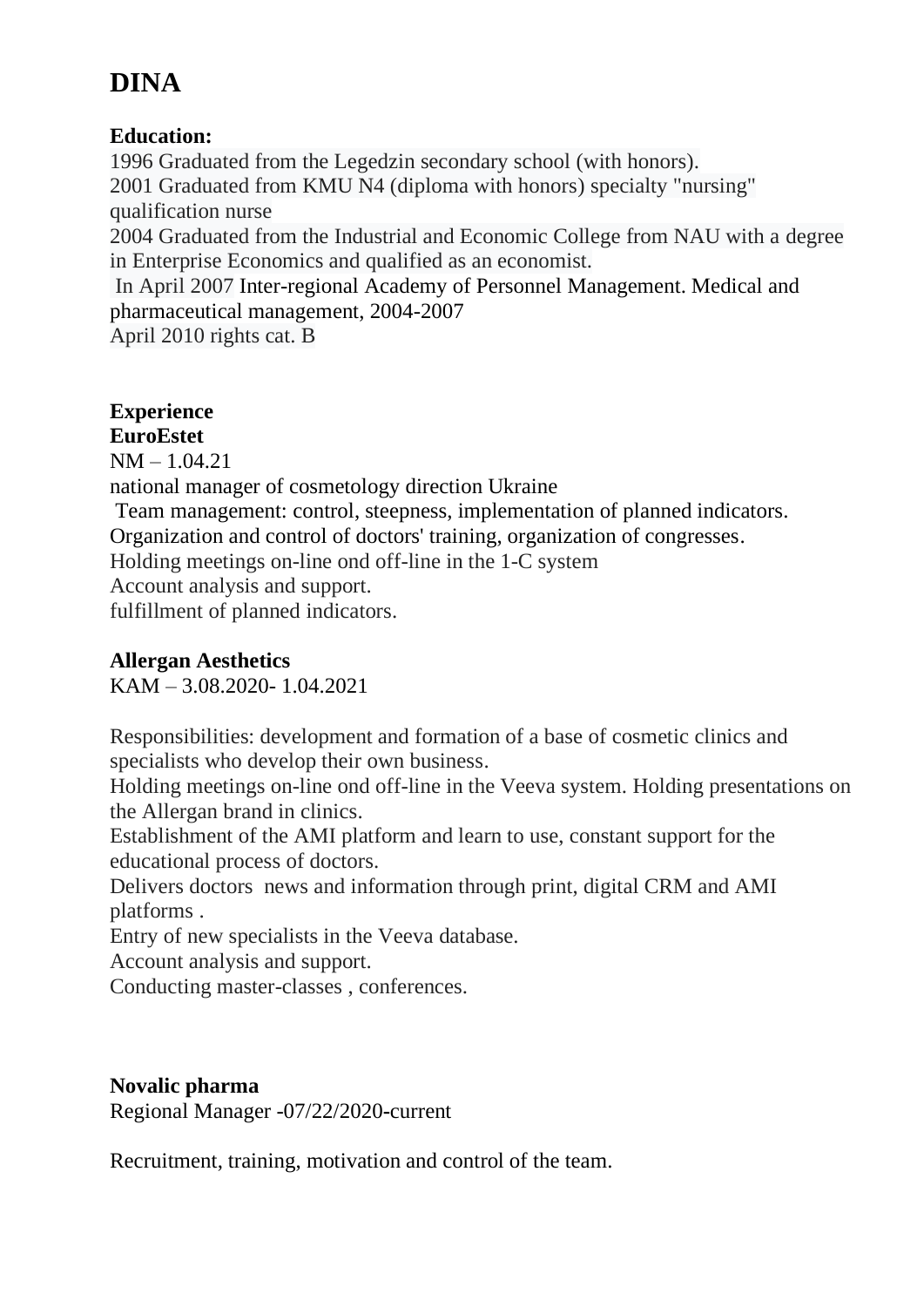Organization of product promotion and sales plan implementation.

Analysis of reporting in the Teamsoft system.

Carrying out double and trace visits.

Support and develop contacts with OL, clients.

Reporting.

Organization and holding of presentations, thematic seminars and conferences.

Approval of presentations on company products and promotional materials.

Organization of a full training cycle for sales staff, coaching.

Working with sales teams to increase sales through optimization of the product offering.

Distribution of plans per representatives/per clients (quarter, month).

Client base analytics and analysis of marketing strategy implementation.

Undertook regular competitor analysis.

## **ProPharma**

Regional manager- 11/2018-05/2020

10 subordinate representatives.

Territory of work: Kiev, Chernigov, Cherkasy.

Work with directions: gastroenterology, dermatology, cosmetology, endocrinology, urology. Duties: 1. Work with Medical representatives in the field (coaching, double, trace visits, video visits) Assessment of the level of knowledge in practice and by tests. Marketing strategy implementation.

2. Work in the field: Visits to key chains in the region (the situation for today for each brand, analysis of the previous period). Evaluation of the effectiveness of work with each chain. Realization of the goal of penetration and increasing the depth of the shelf. Visits to the KOL of the region, analysis of their effectiveness.

3. My tasks:

Assessment of the team and each employee individually, development strategy. Setting tasks for the team and each medical representative individually based on the identified problem areas each.

Daily and weekly monitoring of visiting activity.

- 4. Sales growth in the entrusted region by more 2 times .
- 5. Development and implementation of video visits during the quarantine period

### **Ipsen Pharma**

Senior Medical representative Rx&OTC **-**07/2009 - 10/2018

Responsibilities: developing a database, negotiating with clients (neurologists, ophthalmologists, endoscopists, surgeons, proctologists, urologists, gynecologists, cosmetologists, pediatricians, infectious disease specialists) and maintaining business relations. There are 200 doctors and 60 pharmacies in the database